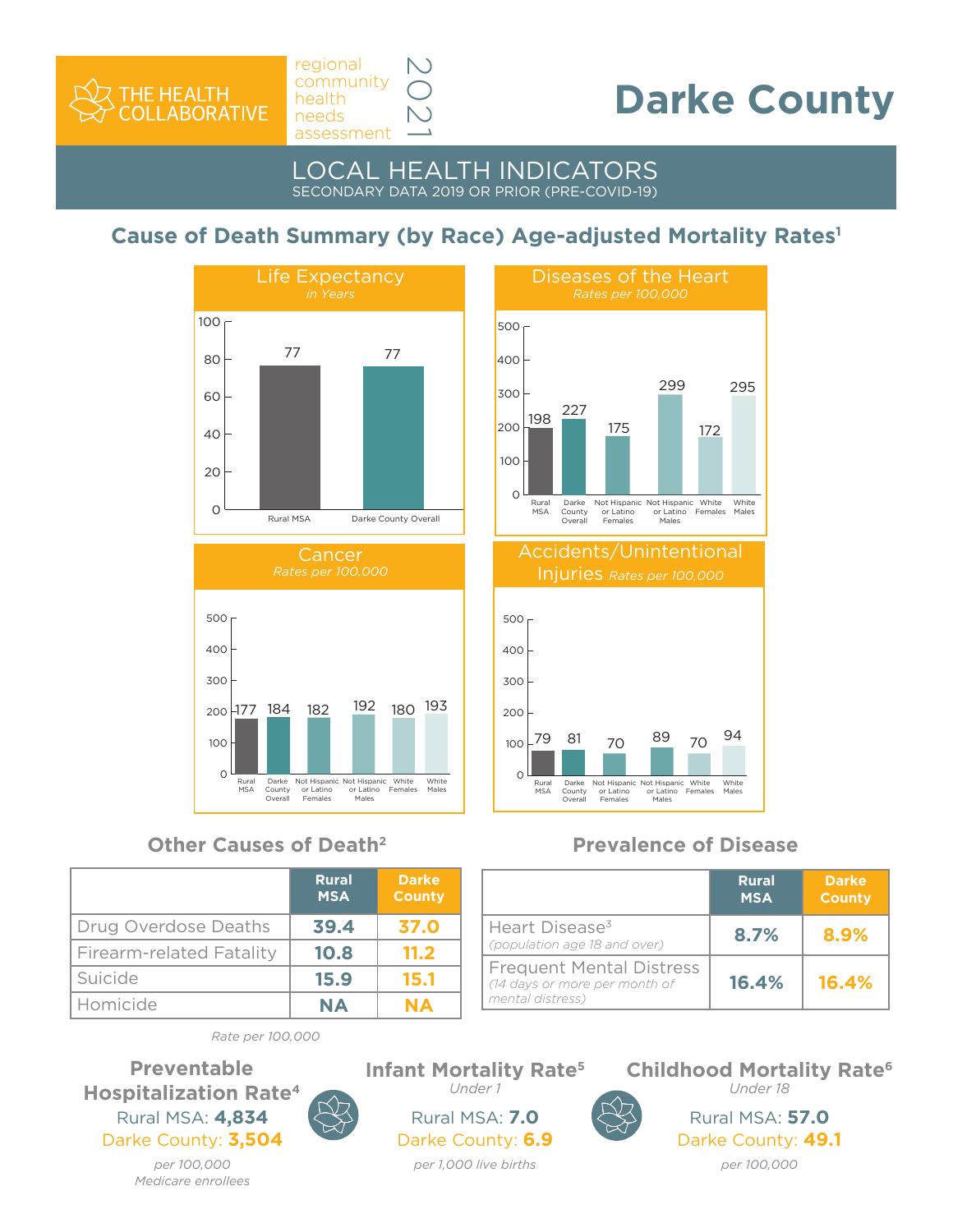# HEALTH-RELATED SOCIAL INDICATORS



# **Percent of Households that are Housing Cost Burdened9**



# **21%** *Rural MSA |* **19%** *Darke County*



# **Education8**

|                                      | <b>Rural</b><br><b>MSA</b> | <b>Darke</b><br><b>County</b> |
|--------------------------------------|----------------------------|-------------------------------|
| High<br>School<br>Graduation<br>Rate | 90.1%                      | 92.0%                         |
| Some<br>College<br>Experience        | 54.8%                      | 55.5%                         |

# **Children in Poverty<sup>11</sup>**

| <b>Rural</b><br><b>MSA</b> | <b>Darke</b><br><b>County</b> |  |
|----------------------------|-------------------------------|--|
| 16.1%                      |                               |  |

# **Health Insurance12**

Percent Uninsured

| <b>Rural</b> | <b>Darke</b>  |
|--------------|---------------|
| <b>MSA</b>   | <b>County</b> |
| 8.0%         | 8.6%          |

#### **Primary Care, Mental Health, Dental<sup>13</sup>** *Rates of providers per 100,000 residents*

| <b>Primary Care</b><br>Physicians |                               | <u>MULCS OF DIOVIDEIS DEL TOO,OOO I CSIUCHLS</u><br>Mental Health<br>Dentists<br>Providers |                            |                                  |                            |                               |
|-----------------------------------|-------------------------------|--------------------------------------------------------------------------------------------|----------------------------|----------------------------------|----------------------------|-------------------------------|
| <b>Rural</b><br><b>MSA</b>        | <b>Darke</b><br><b>County</b> |                                                                                            | <b>Rural</b><br><b>MSA</b> | <b>Highland</b><br><b>County</b> | <b>Rural</b><br><b>MSA</b> | <b>Darke</b><br><b>County</b> |
| 36.5                              | 48.7                          |                                                                                            | 104.6                      | 72.4                             | 31.1                       | 41.1                          |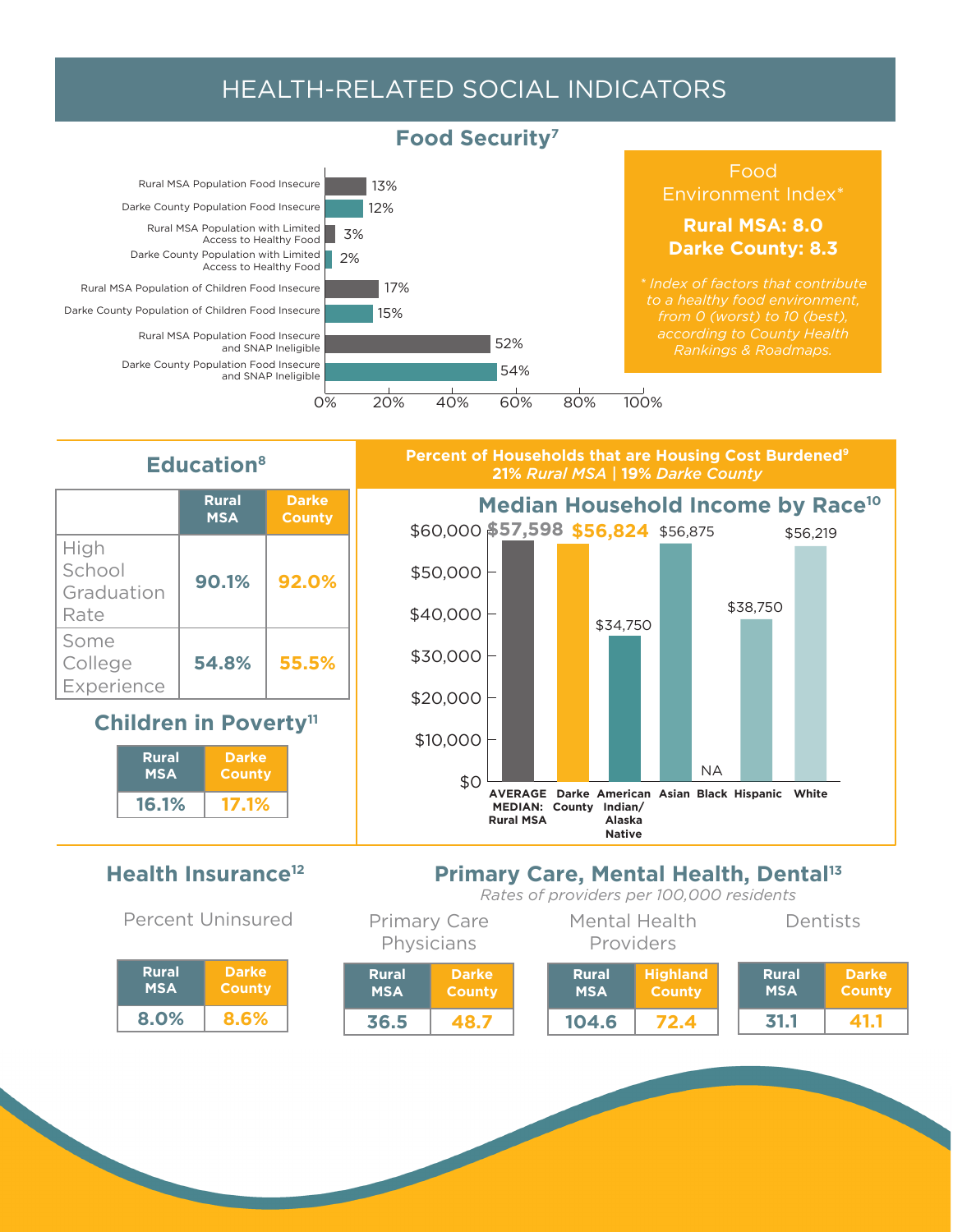# HEALTH BEHAVIORS

**% of Adults Receiving Yearly Checkup14** *(Age-adjusted, 18 and Over)*

**74.6%**

#### **% of Adults Reporting No Leisure-time Physical Activity15**

*(Age 20 and Over)*

| <b>Rural</b> | <b>Darke</b> |  |  |
|--------------|--------------|--|--|
| <b>MSA</b>   | County       |  |  |
| 30.6%        |              |  |  |

| <b>Healthy Eating Habits<sup>16</sup></b> |                   |                                            |
|-------------------------------------------|-------------------|--------------------------------------------|
|                                           | (Age 20 and Over) |                                            |
|                                           | --                | and the state of the state of the state of |

Г

|                 | <b>Rural</b><br><b>MSA</b> | <b>Darke</b><br><b>County</b> |
|-----------------|----------------------------|-------------------------------|
| Obesity         | 35.3%                      | 36.9%                         |
| <b>Diabetes</b> | 12.1%                      | 13.5%                         |

#### **Adult Smoking17** *(Age-adjusted)*

| <b>Rural</b><br><b>MSA</b> | Darke<br>County |
|----------------------------|-----------------|
| 24.7%                      | 24.39           |

## **Excessive Drinking18**

*(% of Adults Reporting Binge or Heavy Drinking, Age-adjusted)*

| <b>Rural</b> | <b>Darke</b>  |
|--------------|---------------|
| <b>MSA</b>   | <b>County</b> |
| 18.5%        | 18 79         |

# RURAL MSA19 MET AND UNMET HEALTH NEEDS

Between April 2020 and March 2021, the proportion of met and unmet *treatment needs among those who reported needing treatment:*



#### RURAL MSA OTHER UNTREATED HEALTH CONDITIONS (BETWEEN APRIL 2020–MARCH 2021)

**Vision Dental**

Unmet Treatment Need: **22.2%** Unmet Treatment Need: **16.5%**

#### *Notes*

*The regional comparison measures are weighted means, weighted using County population data from the 2019 ACS. Regions were created based off our grouping in the 2020 CHNA full report.* 

1. CDC Wonder, Underlying Cause of Death (https://wonder.cdc.gov/wonder/help/DataExport.html#Excel); Life expectancy by race is from 2021 County Health Rankings data, a different source than the five Mortality Rate plots, therefore an aligned breakdown of race cannot be guaranteed. Available data related to race breakdown was reported.

2., 4., 5., 6. County Health Rankings: 2021 https://www.countyhealthrankings.org/explore-health-rankings/measures-data-sources/2021-measures

3. Estimated County-Level Prevalence of Selected Underlying Medical Conditions Associated with Increased Risk for Severe COVID-19 Illness — United States, 2018: https://stacks.cdc.gov/view/cdc/90519

7. 2019 County Rankings: https://www.countyhealthrankings.org/explore-health-rankings/rankings-data-documentation; Feeding America's 2019 County Data: https://www.feedingamerica.org/research/map-the-meal-gap/by-county; Map the Meal Gap: https://map.feedingamerica.org/

8., 10., 11., 12., 13. 2021 County Rankings: https://www.countyhealthrankings.org/explore-health-rankings/rankings-data-documentation 9. 2019 ACS

14. PLACES Map: https://www.cdc.gov/places/

15., 16., 17., 18. 2021 County Rankings: https://www.countyhealthrankings.org/explore-health-rankings/rankings-data-documentation 19. For list of counties included in this MSA, please see The Health Collaborative's full Community Health Needs Assessment 2021 report.

Research conducted by: